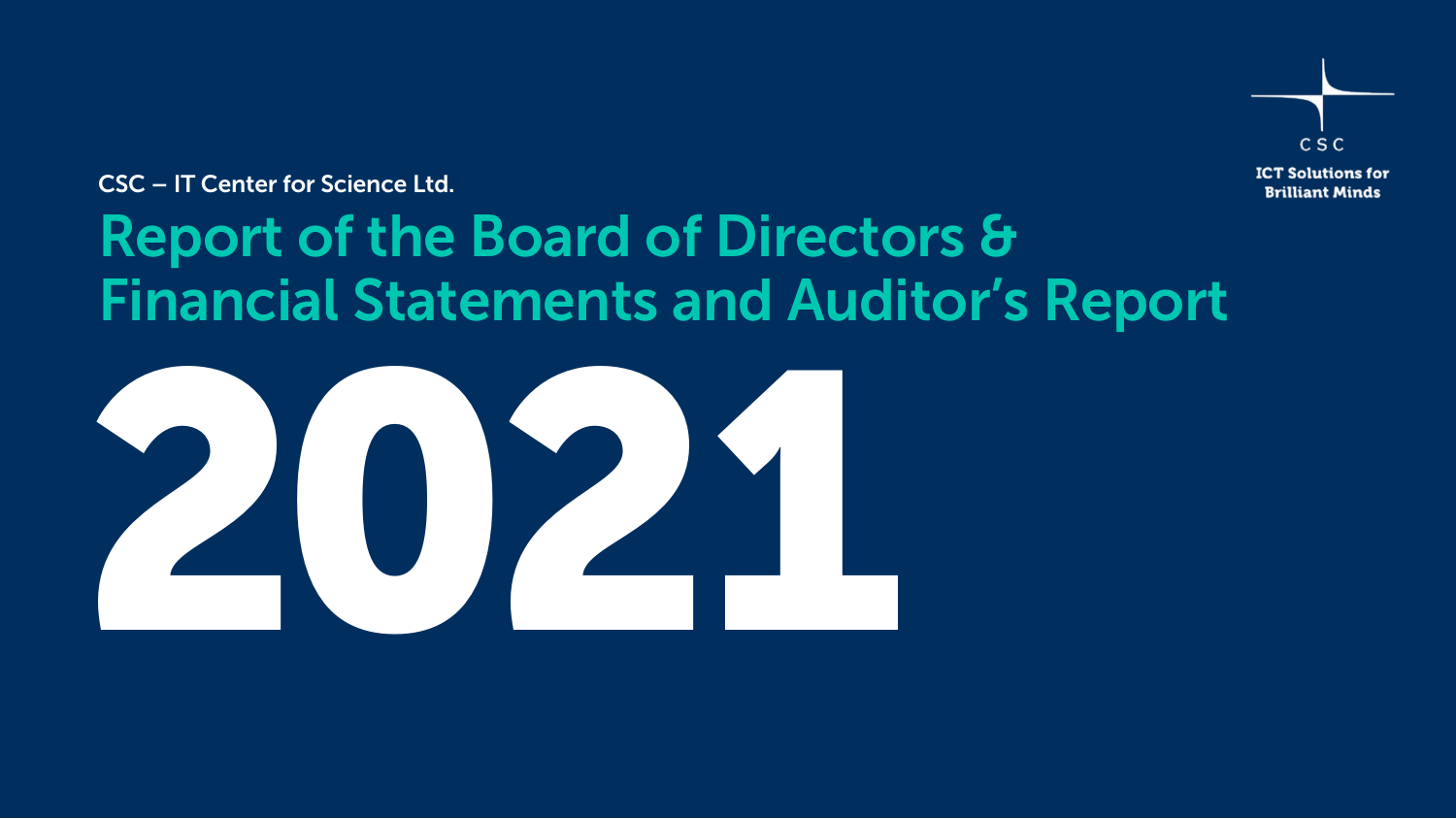# Contents

# **[Report of the Board of Directors](#page-2-0) 3**

| Financial Statements 1 Jan-31 Dec 2021                               |                |
|----------------------------------------------------------------------|----------------|
| Board of Directors' proposal for the distribution of profit          | 7              |
|                                                                      |                |
| Future outlook                                                       | 6              |
| Risks and uncertainty factors                                        | 6              |
| The environment                                                      | 6              |
| Personnel                                                            | 5              |
| Finances                                                             | $\overline{4}$ |
| For the benefit of a sustainable society together with our customers | 3              |
| CSC – IT Center for Science Ltd's operations in 2021                 | 3              |

[Income statement](#page-7-0) 8 [Balance sheet](#page-7-0) 8 [Cash flow statement 9](#page-8-0)

| <b>Notes to the Financial Statements 31 Dec 2021</b>     | 10 |
|----------------------------------------------------------|----|
| Accounting policies                                      | 10 |
| Notes to the Cash Flow Statement                         | 11 |
| Notes to the Balance Sheet                               | 12 |
| Notes to the Balance Sheet                               | 13 |
| Shareholders' equity                                     | 13 |
| Competitive activity in the market                       | 15 |
| Signing of financial statement and report                | 16 |
| Auditor's note                                           | 16 |
| List of accounting books and types of accounting records |    |
| for the financial year 1 January–31 December 2021        | 16 |
| Lists of receipts                                        | 16 |
| Storage methods                                          | 16 |
| <b>Auditor's Report</b>                                  | 17 |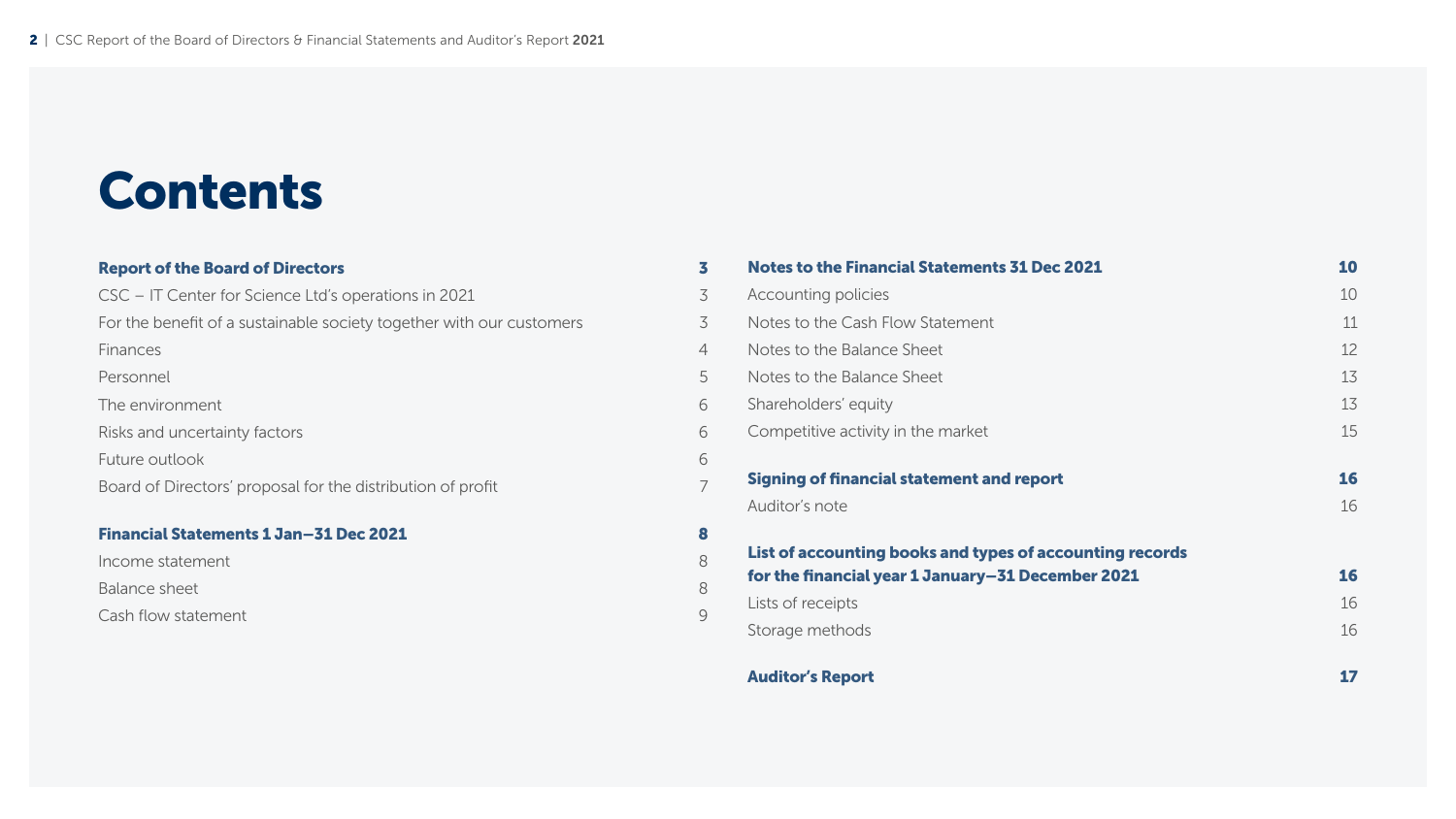# <span id="page-2-0"></span>CSC – IT Center for Science Ltd's operations in 2021

CSC – IT Center for Science Ltd (CSC) develops and provides ICT expert services of an international standard for research, education, culture, public administration and enterprises. The company plays a key role as an instrument of the Ministry of Education and Culture's education, science and cultural policy steering and development, and its international activities serve the vitality of the Finnish research community and education system. CSC is owned by the Finnish government (70% shareholding) and Finnish higher education institutions (30% shareholding).

#### For the benefit of a sustainable society together with our customers

In the EuroHPC project, the procurement and installation of supercomputer LUMI made headway, and the project's goals were exceeded in terms of hardware capacity. Familiarity and easy user experience with LUMI were promoted by means of a Finnish roadshow as well as training provided together with EuroHPC Competence Center and the user support team. LUMI was tested successfully in two Finnish pilot projects. LUMI has also received international recognition. Business use was piloted using Puhti-AI hardware in cooperation with Business Finland as part of the National data management and computing development programme (DL2021). Progress was made in the construction of a datacenter ecosystem in Kajaani, and the visitor centre (in connection with LUMI datacenter) is ready to organise events and visits.

The work of the project office for the higher education institutions' joint Digivision2030 project got off to a good start. Digivision's and CSC's joint rules of procedure were approved in autumn 2021. CSC is negotiating with the higher education institutions on how the company can optimally support the Digivision project through its services. Significant progress was achieved in 2021.

In the Academy of Finland's call for proposals for national research infrastructures (FIRI), CSC received funding for several projects, in some cases together with customer organisations. The objectives of The development program for Data Management and Computing (DL2021) were achieved with a high level of success. The programme was concluded at the end of 2021, and the environment is now fully operational. DL2021 enabled CSC to support the users of its data management and computing services more extensively than before. The number of users has increased by more than 40% since 2018, reaching 5,800 in 2021. CSC received positive feedback at the concluding seminar in December 2021.

The Finnish Research Information Hub's Research 2.0 development work has progressed on schedule, taking into account the planned entry into force of the separate Act on the Finnish Research Information Hub at the beginning of 2022. The service enables cross-connections between data warehouses. The number of users increased steadily. The long-term vision of the service is being formulated in cooperation with the Ministry of Education and Culture. Services for processing sensitive materials were published as planned and they have been well received.

CSC successfully supported higher education institutions in their transition from the old support system for teaching and studying, Oodi, to the new Peppi and Sisu systems in 2017–2021. A Funet2020 network update was completed in early 2021. The functionality of the network services during the transition was good, and the improved reliability of the new network has been a positive achievement. Scalability ensures the network's capacity for efficient data transfers for Finnish higher education institutions and research well into the future. In addition, it has excellent capabilities for responding to the future data transfer needs of EuroHPC LUMI and other key research resources.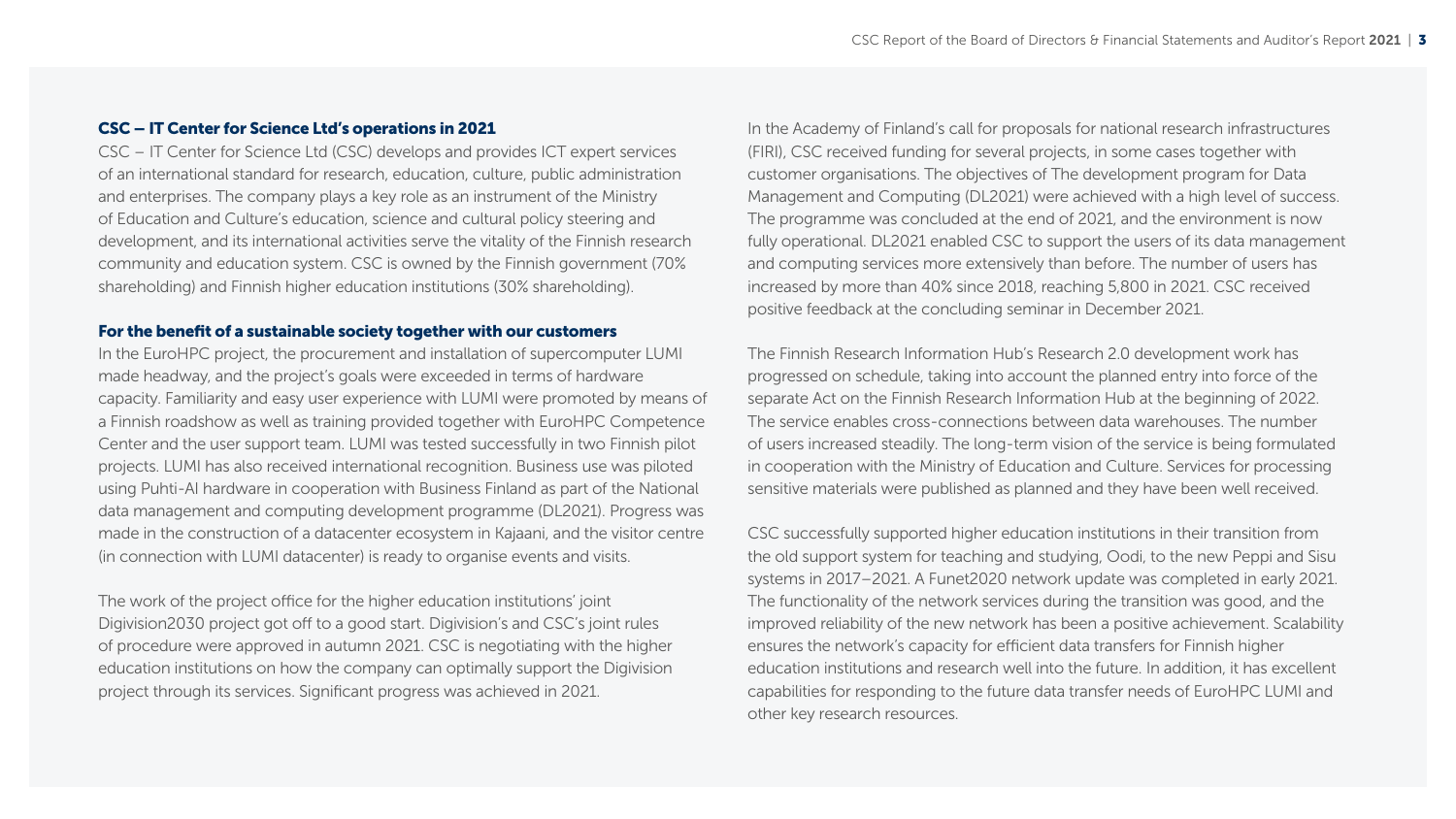<span id="page-3-0"></span>CSC collected customer and user feedback in different ways during the year. The level of customer satisfaction is good, as the expanding customer cooperation also indicates. In late 2021, extensive efforts to develop CSC's communications were launched with the aim of harnessing communications to support the implementation of the company's strategy.

#### Finances

CSC's tax year was financially successful. The company's turnover and R&D funding developed as predicted. While the exceptional situation continued, the financial targets set for the tax year were achieved with flying colours.

Growth was underpinned by new customer relationships and expanded project activities. The company's turnover was EUR 56,441,670.71 (EUR 54,739,078.22) in 2021, with year-on-year growth of 3.1%.

The increased turnover and R&D funding also ensured that CSC's result met the expectations. The result after financial items was EUR 1,274,979.31 (EUR 2,476,822.02), with profit for the financial year totalling EUR 1,016,908.75 (EUR 1,978,266.86). The company's R&D expenses for 2021 were equivalent to about 22.6% (13.5%) of net sales.

#### Key indicators for the financial year

| <b>Key indicators</b> | 2021   | 2020   | 2019   | 2018   | 2017   |
|-----------------------|--------|--------|--------|--------|--------|
| Operating profit %    | 2.40%  | 4.60%  | 2.90%  | 3.90%  | 3.90%  |
| Return on equity      | 11.40% | 26.70% | 20.20% | 31.30% | 39.80% |
| Return on investment  | 15.10% | 34.30% | 25.90% | 39.40% | 50.20% |
| Quick ratio           | 2.3    | 22     | 2.9    | 2.6    | 22     |
| Current ratio         | 0.8    | 09     | 1.1    | 1.1    | 1      |
| Equity ratio          | 41.10% | 38.90% | 36.10% | 33.00% | 27.60% |
| Gearing %             | 23.90% | 24.10% | 22.20% | 23.70% | 24.80% |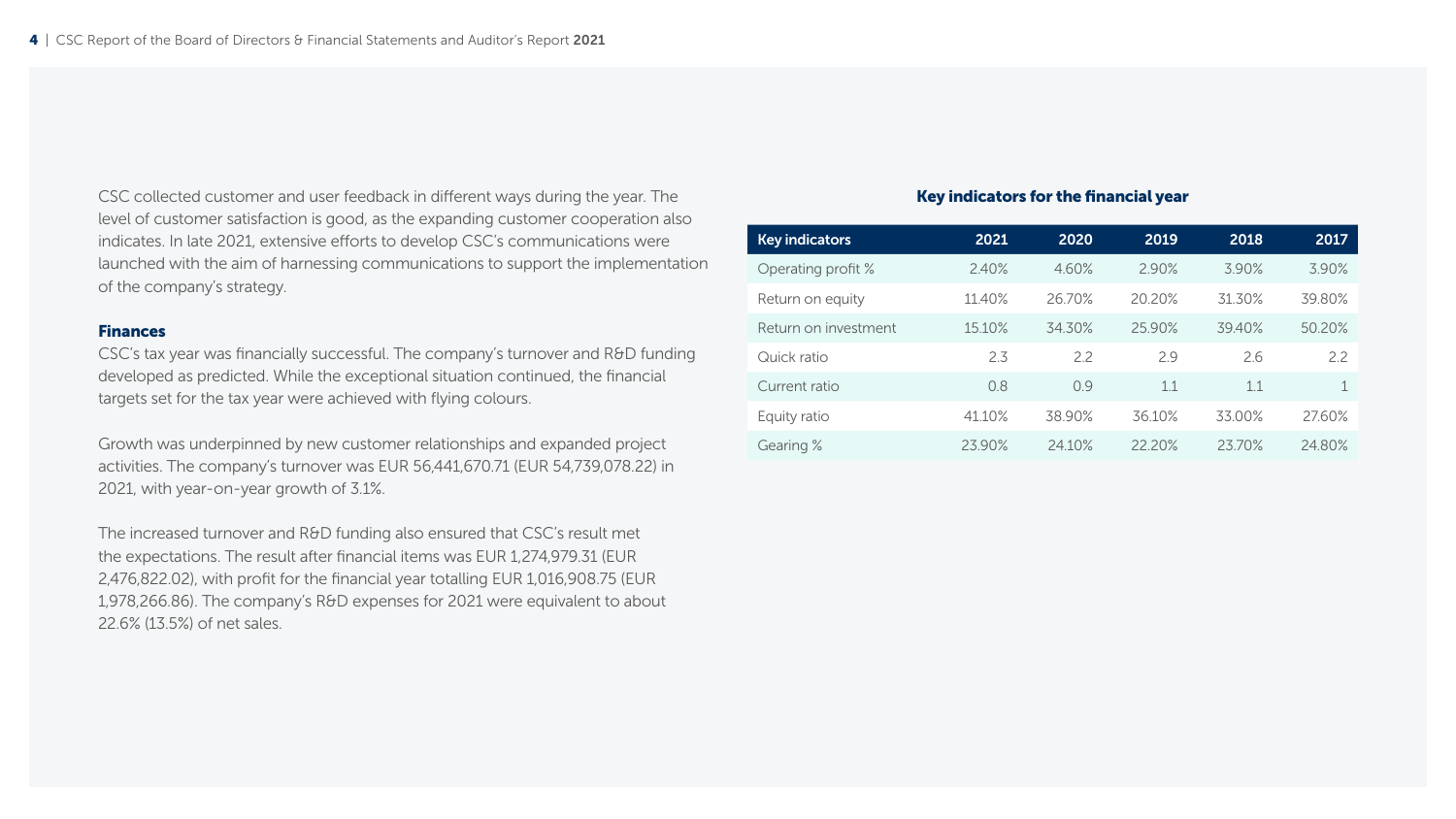## <span id="page-4-0"></span>Personnel

valid until further notice. Personnel turnover was 5.4%. The average duration of employment was approximately 7.4 years and the gender ratio was 32% women and 68% men. CSC continued to operate in emergency conditions in 2021 due to the Covid-19 pandemic. Remote work and distance teaching and learning were part of everyday life for both the company's customers and personnel. Based on personnel feedback, CSC succeeded well in managing and communicating about the pandemic situation. The impacts of the pandemic on business remained minor.

# Key personnel indicators

| <b>Key indicators</b> | 2021 | 2020 | 2019 | 2018 | 2017 |
|-----------------------|------|------|------|------|------|
| No. of personnel      | 511  | 454  | 413  | 351  | 317  |
| Permanent             | 94%  | 94%  | 93%  | 91%  | 92%  |
| Fixed-term            | 6%   | 6%   | 7%   | 9%   | 8%   |
| Men                   | 68%  | 69%  | 70%  | 70%  | 72%  |
| Women                 | 32%  | 31%  | 30%  | 30%  | 28%  |
|                       |      |      |      |      |      |

| Age distribution   | 2021 | 2020 | 2019 | 2018 | 2017 |
|--------------------|------|------|------|------|------|
| Under 30           | 13%  | 15%  | 13%  | 11%  | 9%   |
| $30 - 39$          | 27%  | 27%  | 30%  | 31%  | 33%  |
| $40 - 49$          | 34%  | 35%  | 35%  | 35%  | 34%  |
| Over 50            | 26%  | 24%  | 22%  | 23%  | 24%  |
| Average age, years | 43   | 42   | 41   | 42   | 42   |

| <b>Education</b>                 | 2021 | 2020 | 2019 | 2018 | 2017 |
|----------------------------------|------|------|------|------|------|
| Elementary and<br>vocational     | 15%  | 15%  | 15%  | 15%  | 16%  |
| University of applied<br>science | 19%  | 23%  | 22%  | 15%  | 15%  |
| University                       | 51%  | 48%  | 48%  | 55%  | 52%  |
| Post-graduate                    | 15%  | 14%  | 15%  | 15%  | 17%  |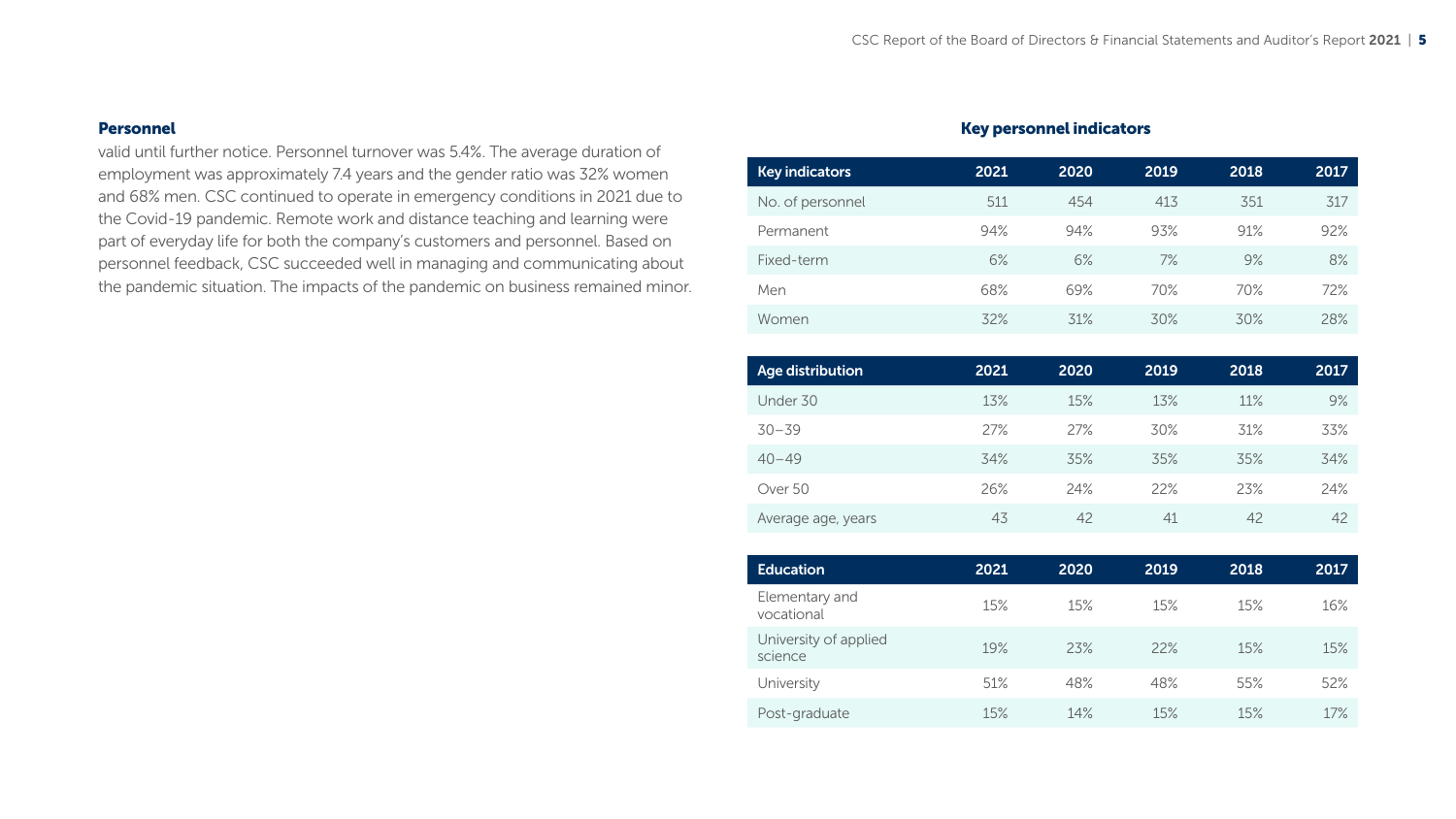#### <span id="page-5-0"></span>The environment

In 2021, the company's greatest environmental load consisted of the datacenters' power consumption. Due to the pandemic, there has been little or no business travel since March 2020.

CSC's datacenters (the national datacenter and LUMI) in Kajaani are second to none in terms of their energy efficiency. The advanced cooling solution implemented for supercomputer Mahti and the high utilisation rate of the national datacenter further improved the PUE value and energy efficiency rate. All electricity used by our datacenters and offices in 2021 came from renewable energy sources. In the cooling solution implemented for the EuroHPC LUMI supercomputer in Kajaani, waste heat from the supercomputer is led to the city's district heating network, making it possible to produce one fifth of the city's annual district heating needs with zero carbon dioxide emissions.

CSC adheres to the Hansel framework agreement procurement policy, in which environmental factors are taken into consideration. The company's procurement policy also instructs employees to examine environmental factors at all stages, from planning to use and decommissioning.

## Risks and uncertainty factors

CSC identifies the risks threatening the company and mitigates them within the framework of its certified information security management system. Key risks in 2021 included the impacts of the Covid-19 pandemic, risks related to procurement, financing and the availability of technological components, access to special expertise, and risks associated with cyber security and damage to infrastructure.

#### Future outlook

CSC's turnover is expected to grow by about 10 % in accounting year 2022. In addition to turnover, national and international R&D projects will increase the company's volume considerably. Growth in the company's total volume will be significant in financial year 2022. As the operating environment is in constant flux, the company must be capable of agile change management. An effort is made to respond to challenges through sound financial management and rapid changes in the company's operating practices. Foresight also helps the company prepare for changes in its internal and external operations.

The EuroHPC supercomputer LUMI, which is managed by CSC, will be commissioned in full production use in 2022. It is the first pre-exa class supercomputer in Europe and one of the top ten in the world as to its performance. CSC will continue to take steps to ensure that LUMI is easy to use and that customers have the competence required to get the full benefit from the hardware. In addition to basic research, customer paths for companies' RDI activities will also be opened. The development program for Data Management and Computing (DL2021) will provide resources for current and new fields of research. Investments will be made in competence development, and user groups are expected to diversify further.

Relying on its national and international cooperation networks, the company will continue to develop the service package for sensitive data. CSC develops national services for the data warehouse of the European Genome-phenome Archive, ensuring that Finnish data sets will stay in Finland and be visible for international research. The company participates in a number of development measures that bolster open science and good management of research data in a joint European Open Science Cloud (EOSC) project package of the European Commission and the Member States.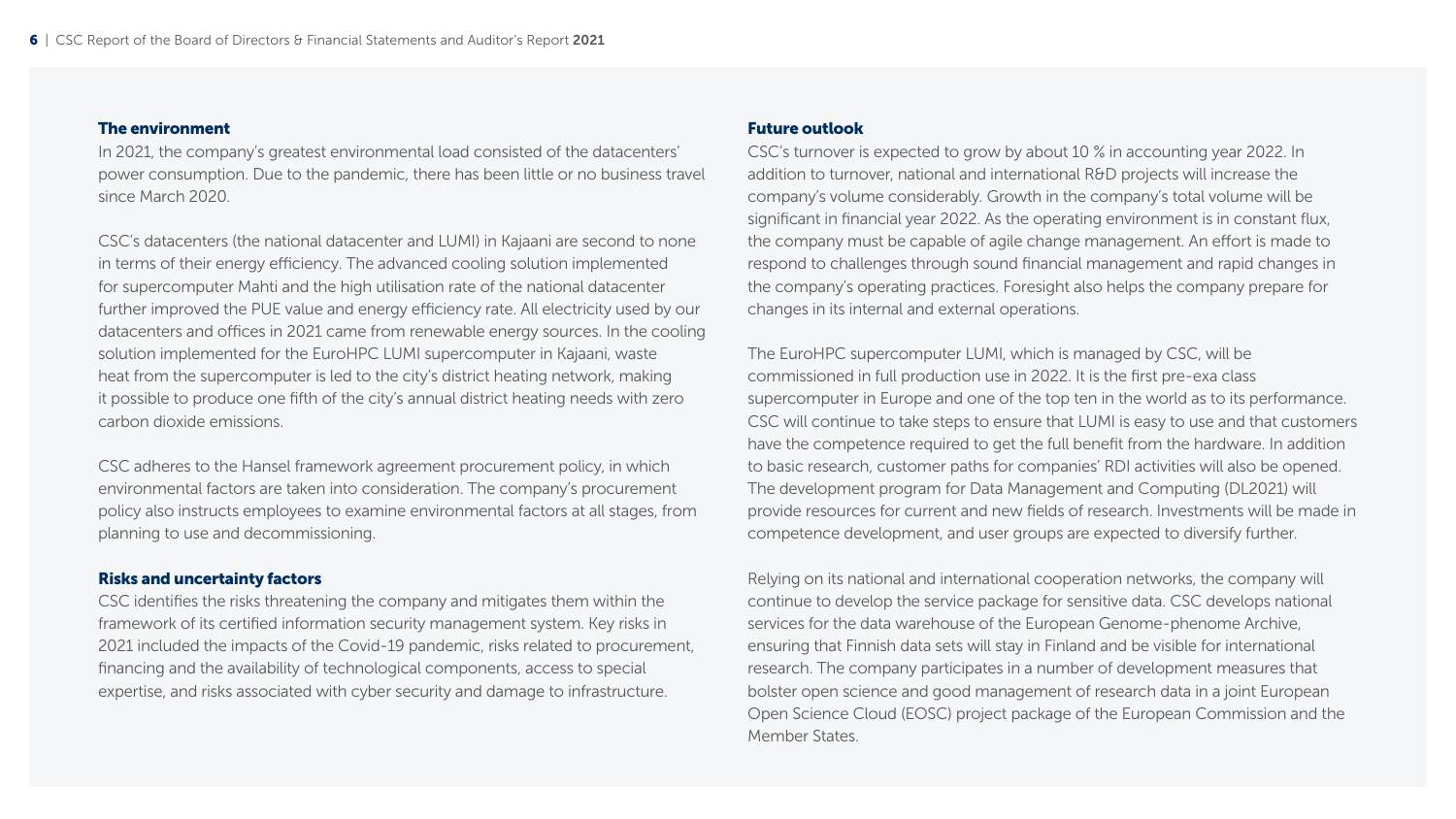<span id="page-6-0"></span>CSC participates in advancing the digital transformation of higher education institutions by providing project office services and service packages subject to separate agreement with higher education institutions for the Digivision2030 work. CSC will continue to develop its data collection, data warehouse and analytics services for the anticipation and evaluation needs of the education and research sectors.

The company will focus on strengthening its capabilities over the long term through good cost structure management, competence development and flexible scaling of operating processes and by ensuring the efficient use of business information in the management and steering of the company.

## Board of Directors' proposal for the distribution of profit

The Board proposes that no dividend be paid and that the company's profit for 2021 (EUR 1,016,908.75) be transferred to retained earnings.

CSC – IT Center for Science Ltd.

Board of Directors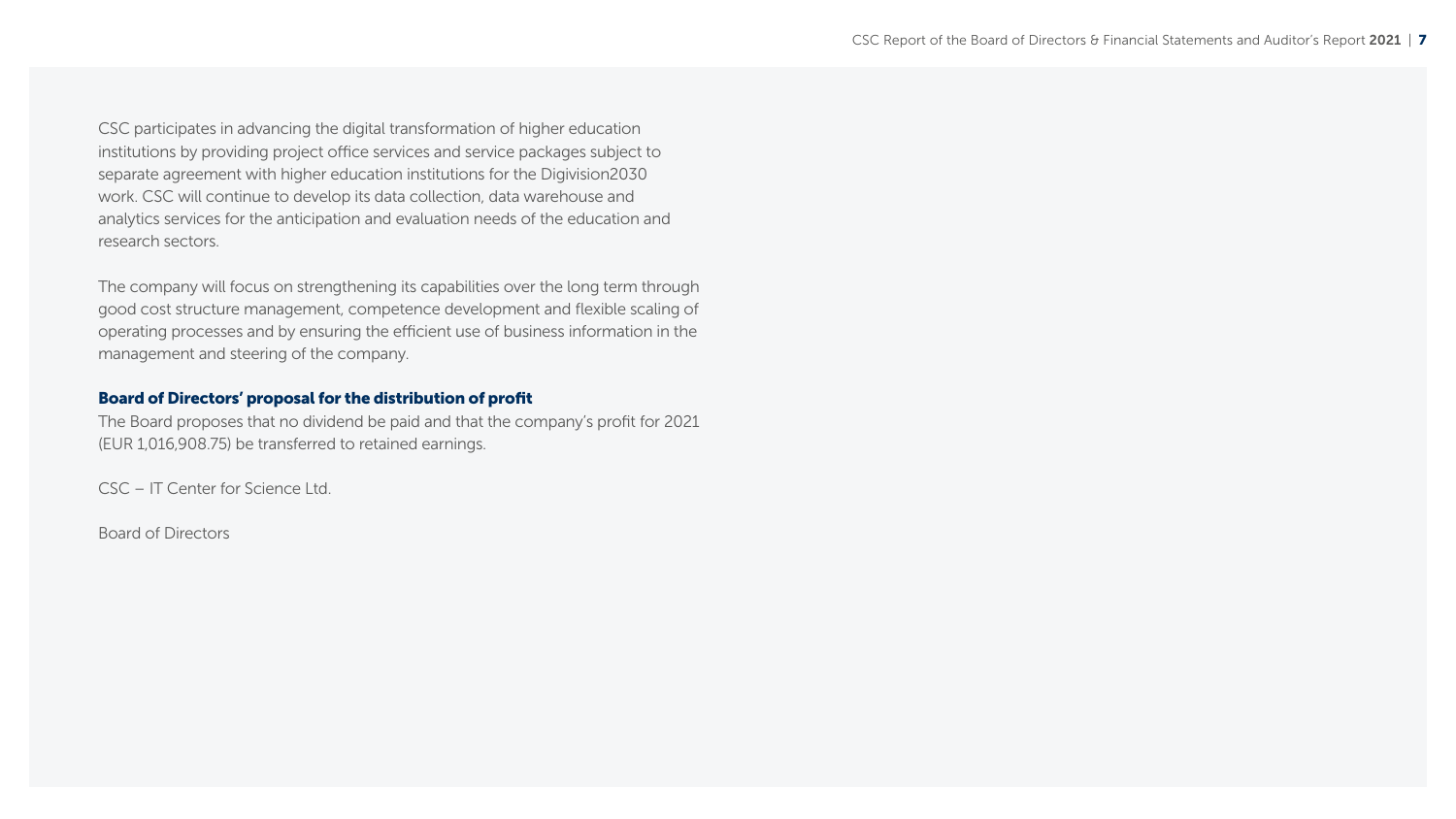# Balance sheet, Assets

<span id="page-7-0"></span>

|                             | Int |
|-----------------------------|-----|
|                             |     |
| <b>Financial Statements</b> | Та  |
|                             | ln١ |
|                             |     |
| 1 Jan-31 Dec 2021           |     |
|                             |     |

| <b>EUR</b>                | 31 Dec 2021   | 31 Dec 2020   |
|---------------------------|---------------|---------------|
| Non-current assets        |               |               |
| Intangible assets         | 14,613.08     | 28,427.36     |
| Other long-term expenses  | 16,235,831.60 | 12,424,035.19 |
| Tangible assets           | 133.623.02    | 138,319.36    |
| Investments               | 264.022.82    | 248,022.82    |
|                           | 16,648,090.52 | 12.838.804.73 |
| <b>Current assets</b>     |               |               |
| Current receivables       | 12,487,098.64 | 13,710,051.18 |
| Financial securities      | 9.343.900.91  | 9.343.900.91  |
| Cash and cash equivalents | 9,505,397.98  | 5,852,261.75  |
|                           | 31,336,397.53 | 28,906,213.84 |
|                           | 47,984,488.05 | 41,745,018.57 |

# Income statement

| <b>EUR</b>                           | 1 Jan-31 Dec 2021 | 1 Jan-31 Dec 2020 |
|--------------------------------------|-------------------|-------------------|
| Net sales                            | 56,441,670.71     | 54,739,078.22     |
| Other operating income               | 10.189.577.60     | 5.889.430.84      |
| Personnel expenses                   | 34,998,982.48     | 30.350.498.39     |
| Depreciation                         | 4,053,092.76      | 2,691,560.90      |
| Other operating expenses             | 26,251,364.76     | 25.062.746.98     |
| <b>Operating profit/loss</b>         | 1,327,808.31      | 2,523,702.79      |
| <b>Financial income and expenses</b> | $-52.829.00$      | $-46.880.77$      |
| Profit before extraordinary items    | 1,274,979.31      | 2,476,822.02      |
| Direct taxes                         | $-258,070.56$     | $-498,555.16$     |
| Profit/loss for the financial year   | 1.016.908.75      | 1.978.266.86      |

# Balance sheet, Liabilities

| <b>EUR</b>                                 | 31 Dec 2021   | 31 Dec 2020   |
|--------------------------------------------|---------------|---------------|
| <b>Shareholders' equity</b>                |               |               |
| Share capital                              | 1,000,000,00  | 1,000,000,00  |
| Unrestricted invested shareholders' equity | 200,000.00    | 200,000.00    |
| Retained earnings                          | 7,187,059.27  | 5,208,792.41  |
| Profit/loss for the financial year         | 1,016,908.75  | 1.978.266.86  |
| Total shareholders' equity                 | 9.403.968.02  | 8.387.059.27  |
| <b>Liabilities</b>                         |               |               |
| Current liabilities                        | 38.580.520.03 | 33.357.959.30 |
|                                            | 47,984,488,05 | 41,745,018.57 |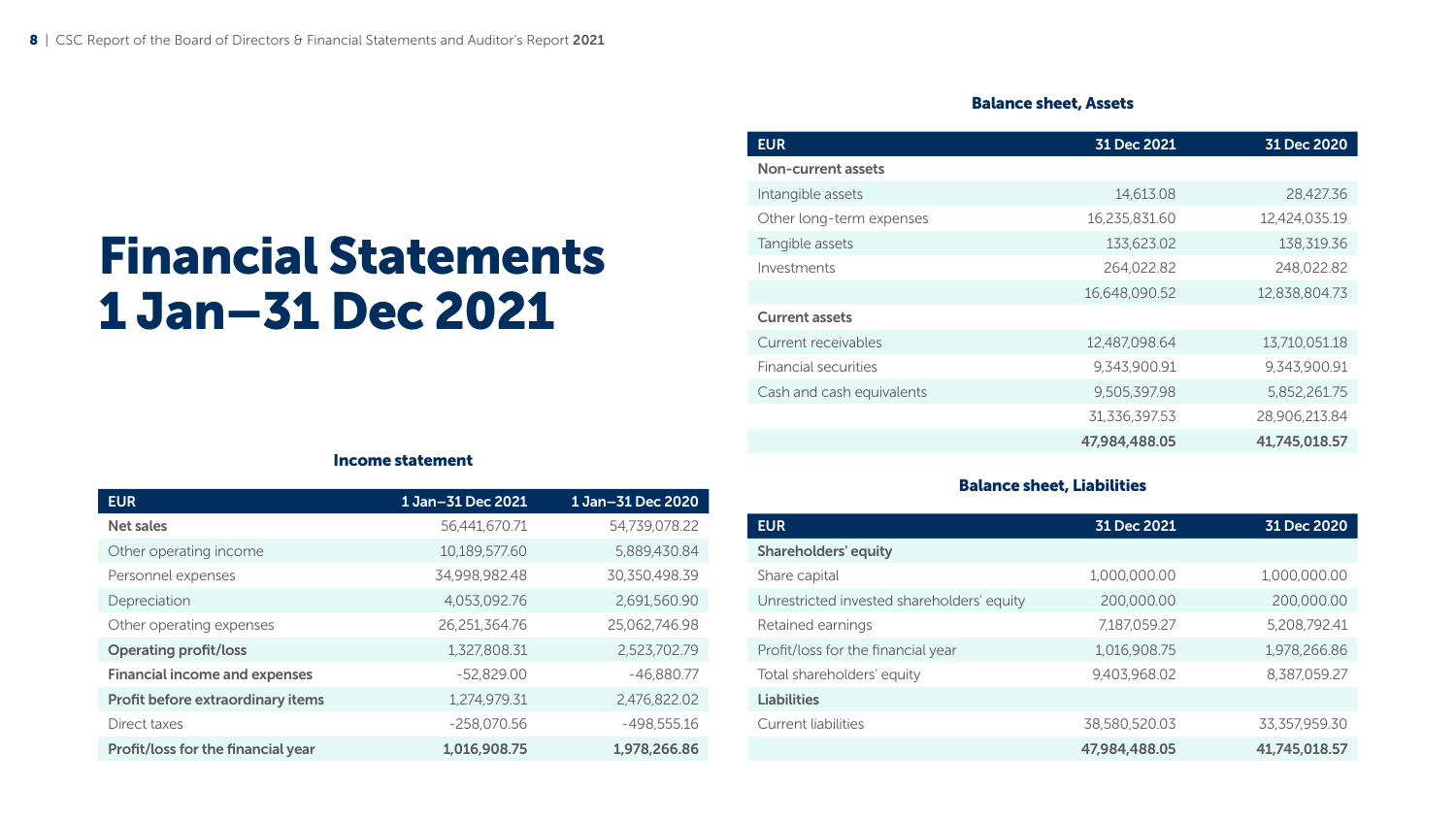# Cash flow statement

<span id="page-8-0"></span>

| <b>EUR</b>                                                                     | 2021             | 2020             |
|--------------------------------------------------------------------------------|------------------|------------------|
| Cash flow from operating activities                                            |                  |                  |
| Cash flow from sales                                                           | 72,569,727.54    | 58,423,656.10    |
| Operating expenses                                                             | $-60,743,313.20$ | -54,733,752.33   |
| Cash flow from operating activities<br>before financial items and taxes        | 11,826,414.34    | 6,847,984.63     |
| Interest and other financial<br>expenses incurred from operating<br>activities | $-52,829.00$     | $-46,880.77$     |
| Direct taxes paid                                                              | $-258,070.56$    | $-498,555.16$    |
| Cash flow from operating activities                                            | 11,515,514.78    | 6,302,548.70     |
| Cash flow from investments                                                     |                  |                  |
| Investments in tangible and<br>intangible assets                               | $-7,862,378.55$  | $-11,276,457.51$ |
| Cash flow from investments                                                     | $-7,862,378.55$  | $-11,276,457.51$ |
| Change in liquid assets                                                        | 3,653,136.23     | $-4,973,908.81$  |
| Liquid assets at beginning of year                                             | 15,196,162.66    | 20,170,071.47    |
| Liquid assets at year-end                                                      | 18,849,298.89    | 15,196,162.66    |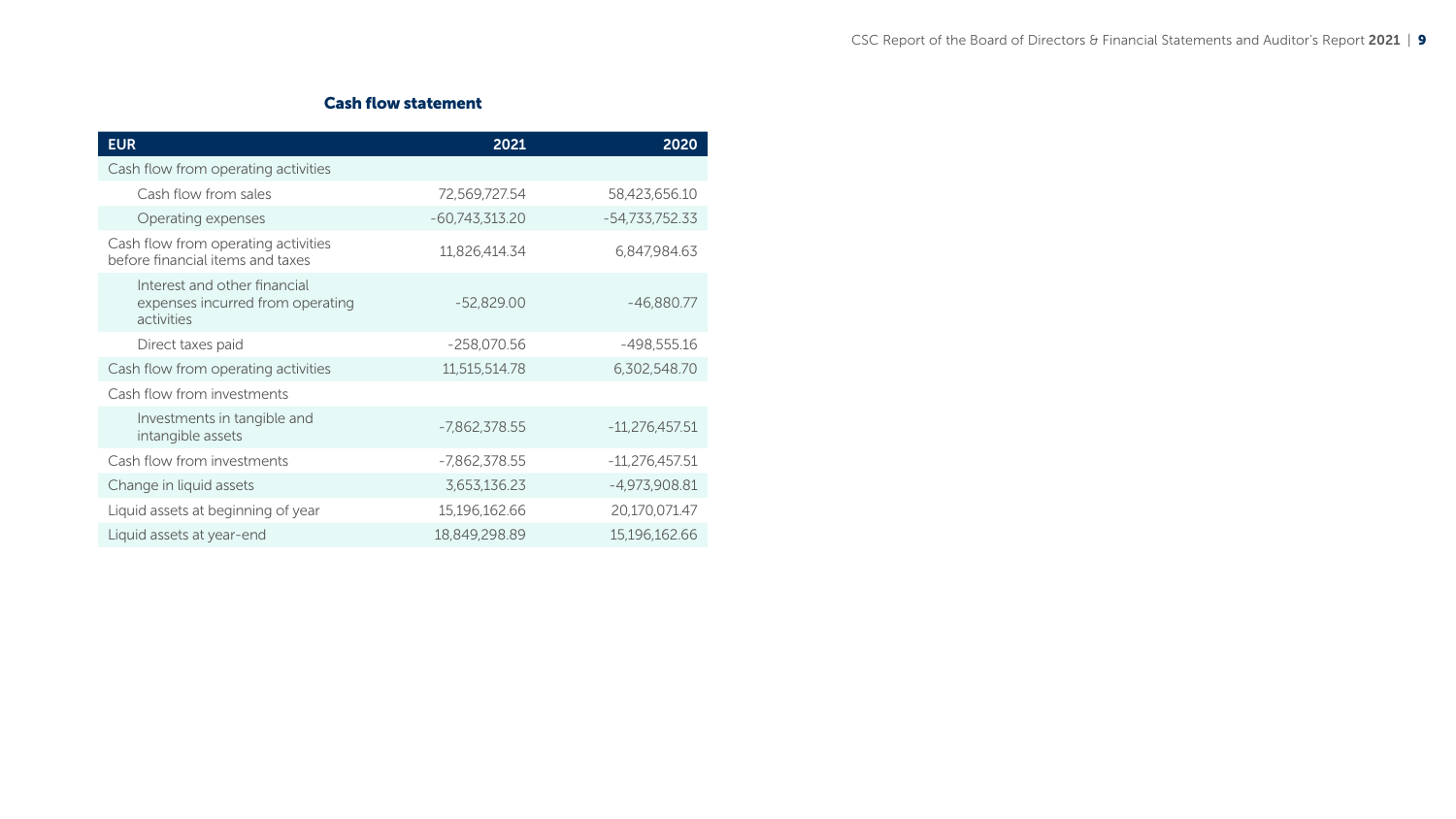# <span id="page-9-0"></span>Notes to the Financial Statements 31 Dec 2021

#### Accounting policies

## Non-current assets and planned depreciation

Fixed assets have been capitalised at the direct acquisition cost. Planned depreciation has been calculated on the basis of the economic life of the fixed asset items. Planned depreciation has been presented in the Financial Statements of 31 December 2021 as follows.

Machinery and equipment: 25 per cent of the expenditure residue from the date of acquisition (inclusive).

Other long-term expenses are depreciated on a straight-line basis over their effective period, which is at maximum ten years.

CSC administrates and operates the high-performance computing environment owned by the Finnish government. The development measures initiated in 2019 included the implementation of the Ministry of Education and Culture's National Data Management and Computing Development programme. This programme included infrastructure procurements amounting to EUR 33 million (the DL2021 project). The programme was expanded to include the procurement of hardware for artificial intelligence and AI research covered from a supplementary budget of EUR 4 million granted by the central government. The procurements will be transferred to CSC's ownership stepwise between 2019 and 2021.

The LUMI project coordinated by CSC was launched in financial year 2020. LUMI is a joint European supercomputer project involving 10 European countries and EuroHPC Joint Undertaking. CSC is the Hosting Entity for a jointly funded pre-exascale supercomputer that will be placed in CSC's Kajaani data center in 2021–2022.

CSC will capitalise the EuroHPC project investments as long-term expenses, which are depreciated on a straight-line basis during the duration of the project by the end of 30 June 2026.

#### Pensions

Pension cover is provided by an insurance company. The Managing Director's pension benefits are no different to those enjoyed by other personnel.

#### Deferred tax postings

Deferred tax assets have been calculated based on temporary differences between taxes and the Final Statement using the tax rate for the following years confirmed on the balance sheet date. The balance sheet includes an estimate of the probable amount of the deferred tax assets.

### Financial assets

Financial assets are valued at their acquisition cost or market value, whichever is lower.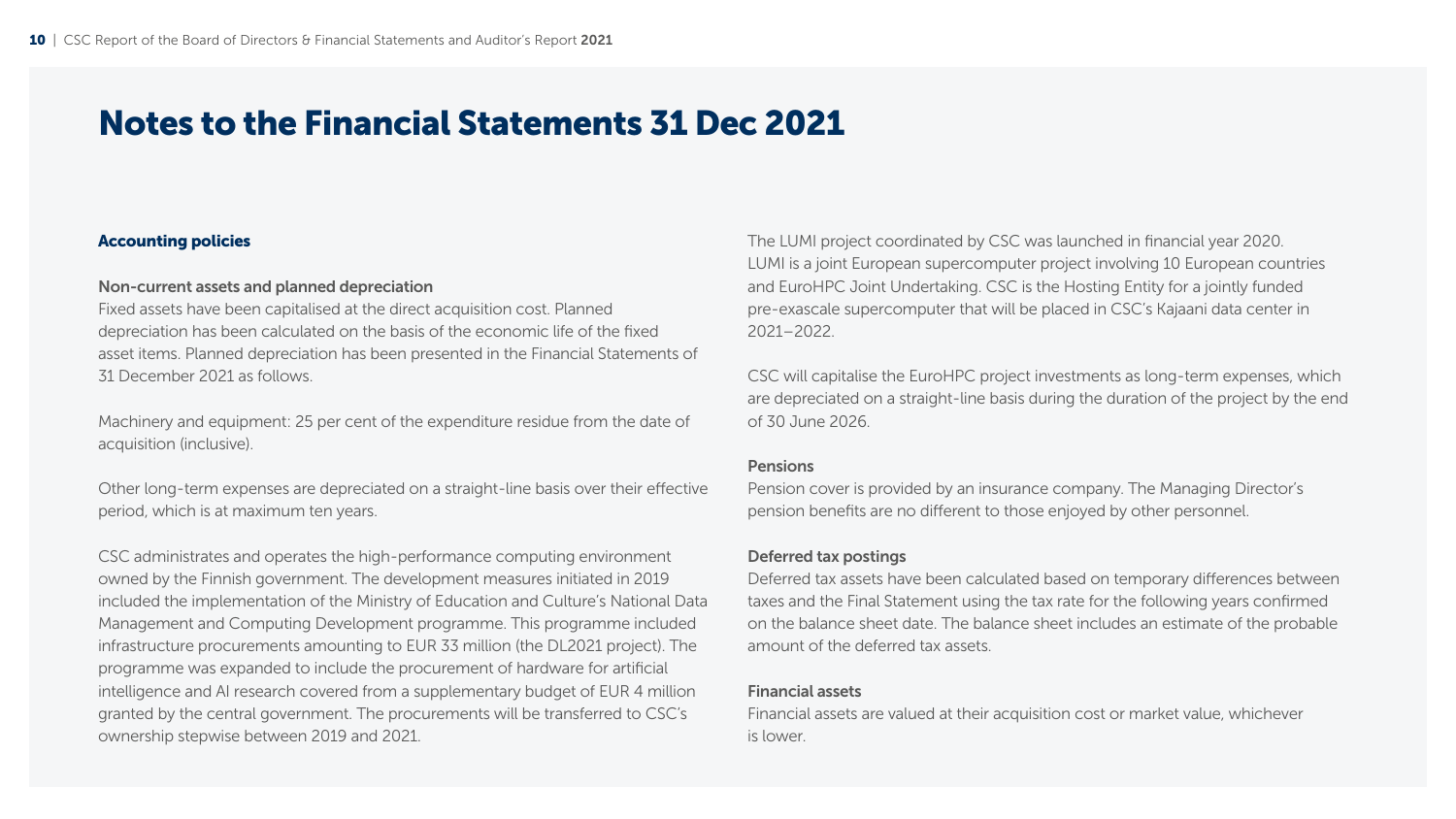# Notes to the Cash Flow Statement

<span id="page-10-0"></span>

| <b>EUR</b>                                                   |               |               |
|--------------------------------------------------------------|---------------|---------------|
| <b>Net sales</b>                                             | 2021          | 2020          |
| Net sales in Finland                                         | 56,441,670.71 | 54,739,078.22 |
|                                                              |               |               |
| Other operating income                                       | 2021          | 2020          |
| Research grants from the EU, TEKES<br>and Academy of Finland | 10,189,577.60 | 5,889,430.84  |
|                                                              |               |               |
| <b>Notes on Personnel</b>                                    | 2021          | 2020          |
| Number of people employed during<br>the financial year       |               |               |
| Number of employees on 31 Dec                                | 511           | 454           |
| Average number of employees                                  | 483           | 443           |
|                                                              |               |               |
| <b>Personnel expenses</b>                                    | 2021          | 2020          |
| Wages and salaries                                           | 28,795,919.22 | 25,577,214.81 |
| Pension expenses                                             | 4,952,434.24  | 3,936,020.59  |
| Other statutory personnel expenses                           | 1,250,629.02  | 837,262.99    |
| Total                                                        | 34,998,982.48 | 30,350,498.39 |
|                                                              |               |               |
| Management salaries and remuneration                         | 2021          | 2020          |
| Board of Directors and Managing Director                     | 333,830.91    | 326,887.40    |

| <b>EUR</b>                                        |               |               |
|---------------------------------------------------|---------------|---------------|
| <b>Auditor's fees</b>                             | 2021          | 2020          |
| Audits                                            | 11,780.80     | 15,232.21     |
| Other statements                                  | 7,654.50      | 5,607.00      |
| Tax consultancy                                   | 1.530.00      | 0.00          |
| Other services                                    | 83,140.00     | 0.00          |
|                                                   | 104,105.30    | 20,839.21     |
|                                                   |               |               |
| Other operating expenses                          | 2021          | 2020          |
| IT expenses, hardware and software<br>maintenance | 10,687,860.62 | 11,375,092.55 |
| Other expenses                                    | 15,563,504.14 | 13,687,654.43 |
| Other operating expenses, total                   | 26,251,364.76 | 25,062,746.98 |
|                                                   |               |               |
| <b>Financial income and expenses</b>              | 2021          | 2020          |
| Other interest and financial income from others   | 12,000.00     | 12,000.00     |
| Interest and financial expenses to others         | $-64,829.00$  | $-58,880.77$  |
| Total interest and financial expenses             | $-52.829.00$  | $-46.880.77$  |
|                                                   |               |               |
| <b>Tax itemisation</b>                            | 2021          | 2020          |
| Income tax on operations                          | $-258,070.56$ | $-498,555.16$ |
| Change in deferred tax assets                     | 0.00          | 0.00          |
| Total                                             | $-258,070.56$ | $-498.555.16$ |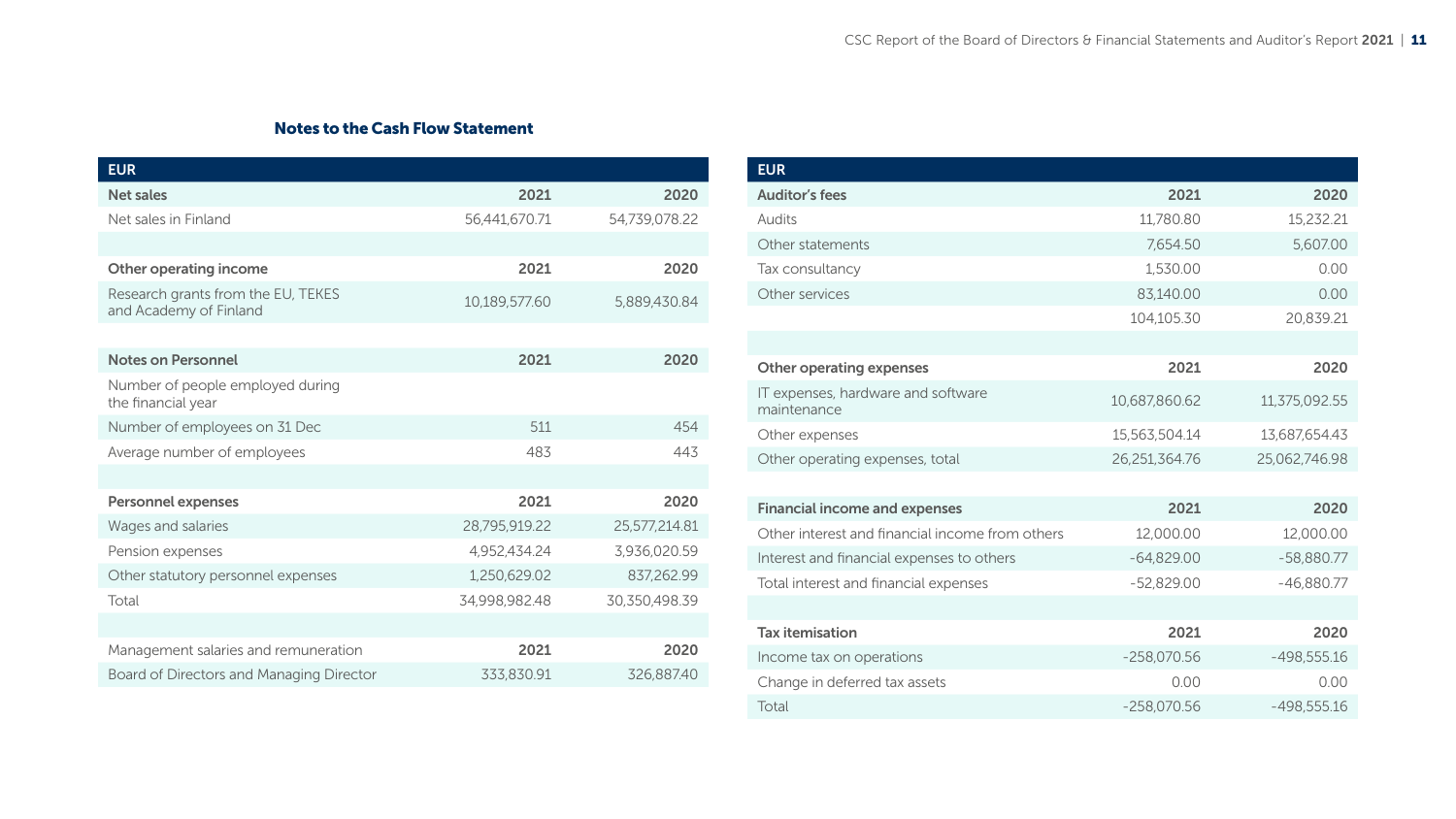# Notes to the Balance Sheet

<span id="page-11-0"></span>

| <b>EUR</b>                                  |                      |                       |                            |               |
|---------------------------------------------|----------------------|-----------------------|----------------------------|---------------|
| <b>Non-current assets</b>                   |                      | Intangible assets     | Tangible assets            |               |
|                                             |                      |                       |                            |               |
|                                             | Intangible<br>rights | Long-term<br>expenses | Machinery and<br>equipment | Total         |
|                                             |                      |                       |                            |               |
| Acquisition cost, 1 Jan                     | 153,280.73           | 19,850,021.18         | 1,909,664.16               | 21,912,966.07 |
| Increases                                   | 0.00                 | 7,808,045.42          | 38,333.13                  | 7,846,378.55  |
|                                             |                      |                       |                            |               |
| Acquisition cost, 31 Dec                    | 153,280.73           | 27,658,066.60         | 1.947.997.29               | 29,759,344.62 |
|                                             |                      |                       |                            |               |
| Accumulated depreciation, 1 Jan             | 124,853.37           | 7,425,985.99          | 1,771,344.80               | 9,322,184.16  |
| Depreciation for the financial year         | 13,814.28            | 3,996,249.01          | 43,029.47                  | 4,053,092.76  |
| Accumulated depreciation, 31 Dec 138,667.65 |                      | 11,422,235.00         | 1,814,374.27               | 13,375,276.92 |
|                                             |                      |                       |                            |               |
| Book value, 31 Dec                          | 28,427.36            | 12,424,035.19         | 138,319.36                 | 12,590,781.91 |
| Book value, 31 Dec                          | 14,613.08            | 16,235,831.60         | 133,623.02                 | 16,384,067.70 |

| Holdings in other companies |          | 2021           | 2020           |
|-----------------------------|----------|----------------|----------------|
| Shareholdings               |          |                |                |
| Otaverkko Oy                | EUR      | holding, %/no. | holding, %/no. |
| Acquisition cost, 1 Jan     | 2.522.82 | 5.3 / 75       | 5.3 / 75       |
| Acquisition cost, 31 Dec    | 2.522.82 | 5.3 / 75       | 5.3 / 75       |
| Book value, 31 Dec          | 2.522.82 | 53 / 75        | 53 / 75        |

| Holdings in other companies |            | 2021                        | 2020                     |
|-----------------------------|------------|-----------------------------|--------------------------|
| Digile Oy/ ICT SHOK         |            | holding, %/no.              | holding, %/no.           |
| Acquisition cost, 1 Jan     | 10,000.00  | 0.9 /<br>100                | 100<br>0.9<br>$\sqrt{2}$ |
| Acquisition cost, 31 Dec    | 10,000.00  | 100<br>0.9 /                | 100<br>0.9<br>$\sqrt{2}$ |
| Book value, 31 Dec          | 10,000.00  | 100<br>0.9/                 | 100<br>0.9<br>$\sqrt{2}$ |
|                             |            |                             |                          |
| <b>NORDUnet A/S</b>         |            | holding, %/no.              | holding, %/no.           |
| Acquisition cost, 1 Jan     | 233,000.00 | 17.9 / 2,000                | 17.9 / 2,000             |
| Acquisition cost, 31 Dec    | 233,000.00 | 17.9 / 2,000                | 2,000<br>17.9/           |
| Book value, 31 Dec          | 233,000.00 | 17.9 / 2,000                | 17.9 / 2,000             |
|                             |            |                             |                          |
| <b>EUDAT Ltd</b>            |            | holding, %/no.              | holding, %/no.           |
| Acquisition cost, 1 Jan     | 2,500.00   | 50 / 1                      | 50 / 1                   |
| Acquisition cost, 31 Dec    | 2,500.00   | 50 / 1                      | 50 / 1                   |
| Book value, 31 Dec          | 2,500.00   | 50 / 1                      | 50 / 1                   |
|                             |            |                             |                          |
| Cinia Alliance              |            | holding, %/no.              | holding, %/no.           |
| Acquisition cost, 1 Jan     | 0.00       | 0.0 / 0                     | 0.0 / 0                  |
| Acquisition cost, 31 Dec    | 16,000.00  | 20,000<br>0.7<br>$\sqrt{2}$ | 0.0 /<br>$\Omega$        |
| Book value, 31 Dec          | 16,000.00  | 20,000<br>0.7 /             | 0.0 / 0                  |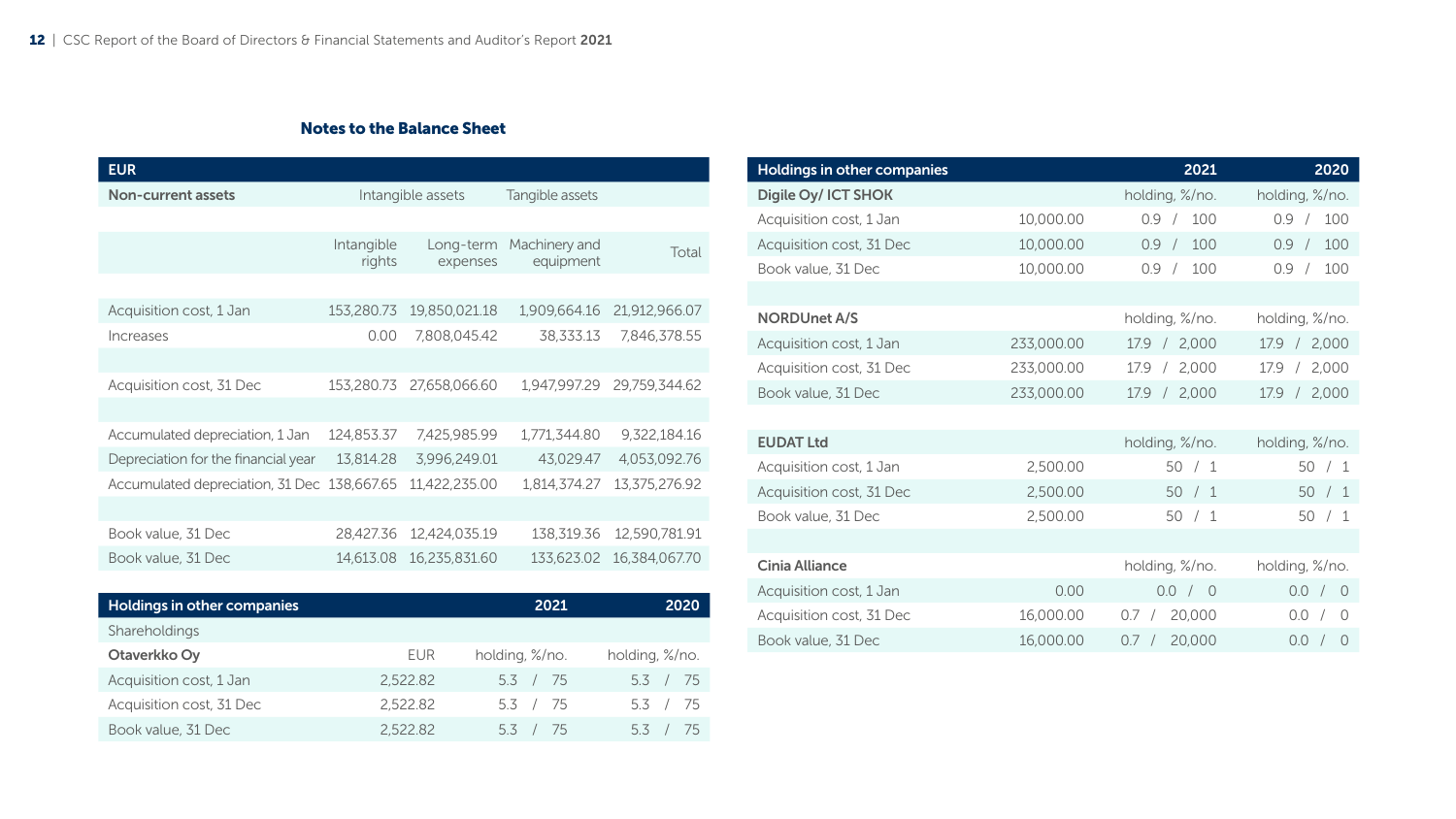# Notes to the Balance Sheet

<span id="page-12-0"></span>

| <b>EUR</b>                                                                                  |               |               |
|---------------------------------------------------------------------------------------------|---------------|---------------|
| <b>Financial securities</b>                                                                 |               |               |
| Danske Invest Neutral K, Yhteisökorko K, Euro High Yield K, DI SICAV Eu. Corp. Sust. Bond I |               |               |
| Book value                                                                                  | 9,343,900.91  |               |
| Market price                                                                                | 9.783.739.31  |               |
| <b>Difference</b>                                                                           | 439.838.40    |               |
|                                                                                             |               |               |
| <b>EUR</b>                                                                                  | 2021          | 2020          |
| <b>Current receivables</b>                                                                  |               |               |
| Accounts receivable                                                                         | 9.866.014.49  | 10.004.266.50 |
| Prepayments and accrued income                                                              | 2.621.084.15  | 3.705.784.68  |
| Total                                                                                       | 12,487,098.64 | 13,710,051.18 |
|                                                                                             |               |               |

# Shareholders' equity

| <b>EUR</b>                                         | 2021         | 2020         |
|----------------------------------------------------|--------------|--------------|
| Share capital, 1 Jan                               | 1,000,000.00 | 1,000,000.00 |
| Share capital, 31 Dec                              | 1,000,000.00 | 1,000,000.00 |
|                                                    |              |              |
| Unrestricted invested shareholders' equity, 1 Jan  | 200,000.00   | 200,000.00   |
| Unrestricted invested shareholders' equity, 31 Dec | 200,000.00   | 200,000.00   |
|                                                    |              |              |
| Retained earnings, 1 Jan                           | 7,187,059.27 | 5,208,792.41 |
| Retained earnings, 31 Dec                          | 7,187,059.27 | 5,208,792.41 |
|                                                    |              |              |
| Profit/loss for the financial year                 | 1,016,908.75 | 1,978,266.86 |
|                                                    |              |              |
| Total shareholders' equity                         | 9,403,968.02 | 8,387,059.27 |
|                                                    |              |              |
| Distributable funds, 31 Dec                        | 2021         | 2020         |
| Retained earnings                                  | 7,187,059.27 | 5,208,792.41 |
| Profit for the financial year                      | 1,016,908.75 | 1,978,266.86 |
| Unrestricted invested shareholders' equity         | 200,000.00   | 200,000.00   |
| Total                                              | 8,403,968.02 | 7,387,059.27 |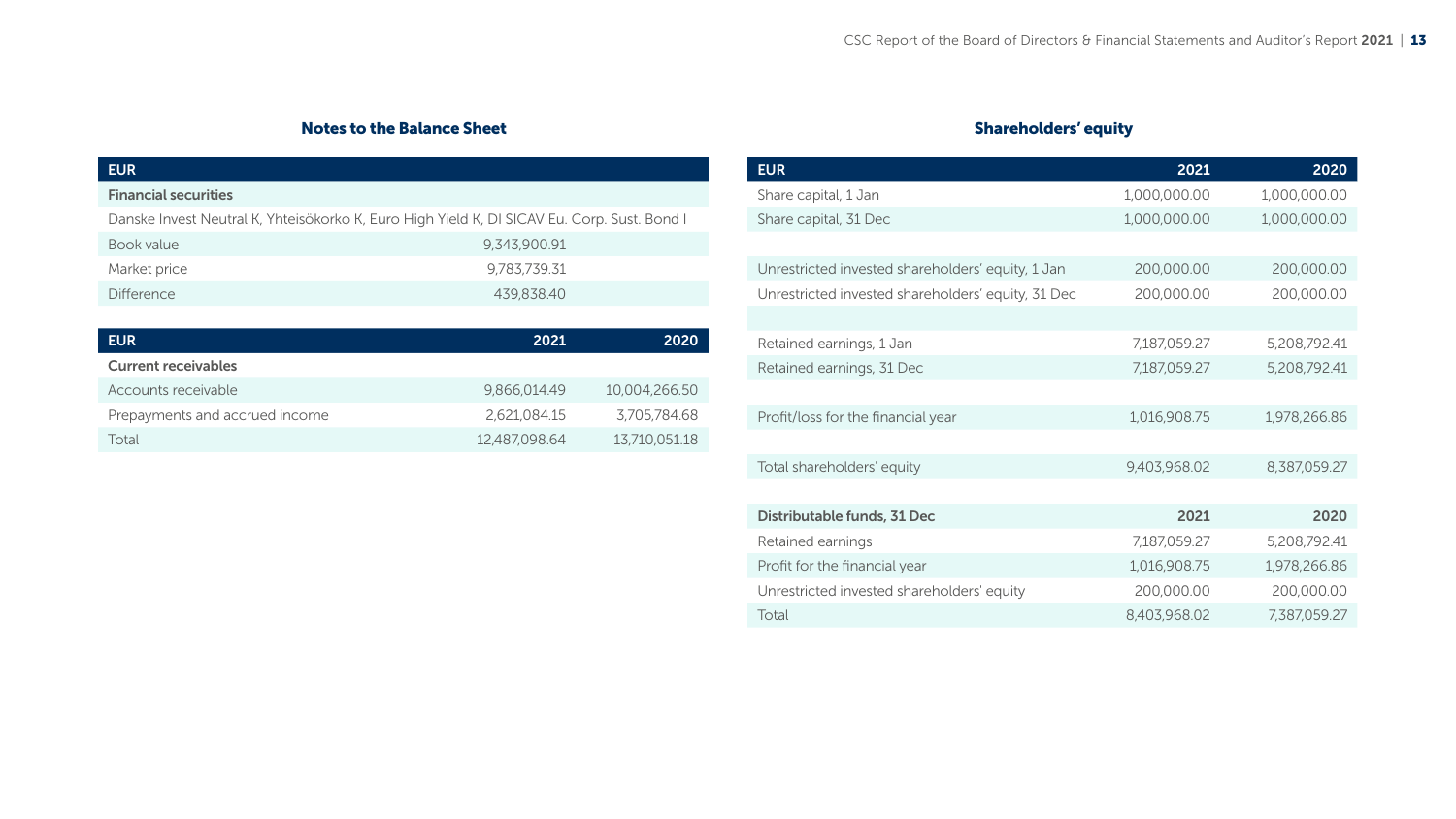# Shareholders' equity

| <b>Shares</b>                               | 2021          | 2020          |
|---------------------------------------------|---------------|---------------|
| Breakdown of share capital by type of share |               |               |
| Shareholders have 1 vote per share          | 10,000        | 10,000        |
|                                             |               |               |
| <b>EUR</b>                                  | 2021          | 2020          |
| <b>Current liabilities</b>                  |               |               |
| Advance payments received                   | 25.109.830.93 | 20.168.143.50 |
| Accounts payable                            | 3,259,766.22  | 4.852.460.78  |
| Other short-term debts                      | 2,587,577.35  | 1,656,116.52  |
| Accruals and deferred income                | 7.623.345.53  | 6.681.238.50  |
|                                             | 38.580.520.03 | 33.357.959.30 |

| <b>EUR</b>                                | 2021          | 2020          |
|-------------------------------------------|---------------|---------------|
| Liabilities                               |               |               |
| <b>Leasing liabilities</b>                |               |               |
| To be paid the following financial year   | 2,453,870.31  | 2,278,746.44  |
| To be paid the coming financial year      | 4.026.964.66  | 4,585,857.59  |
|                                           |               |               |
| <b>Rent liabilities</b>                   |               |               |
| To be paid the following financial year   | 2.639.835.60  | 2.557.508.04  |
| To be paid the coming financial year      | 12,561,719.28 | 14,131,880.04 |
|                                           |               |               |
| <b>Other liabilities</b>                  |               |               |
| Bank account controlled by the company    |               |               |
| Euro-HPC/advance payments of Lumi project | 3.917.923.64  | 30.246.097.28 |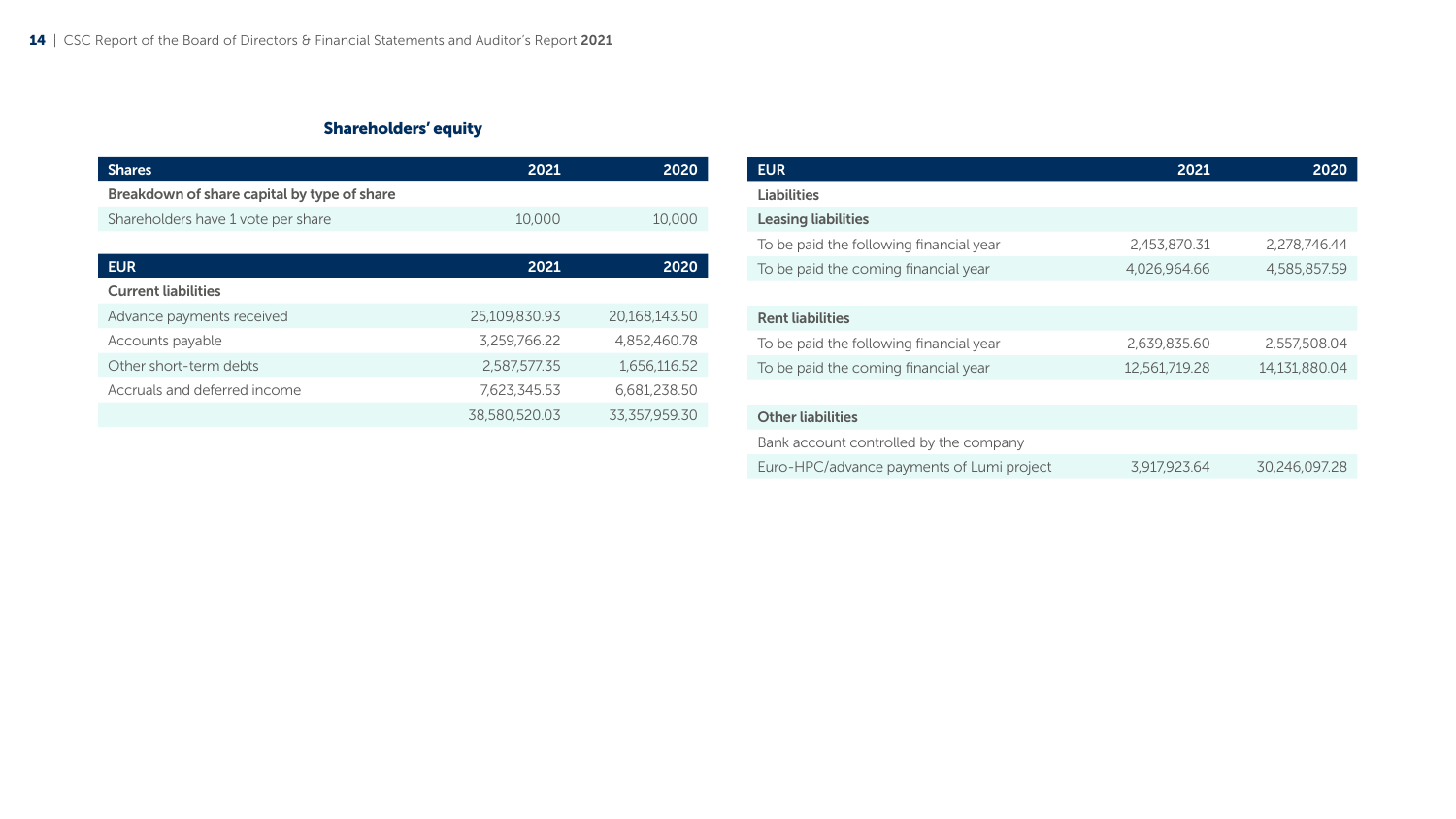# <span id="page-14-0"></span>Competitive activity in the market

# Accounting principles for keeping separate accounts

The company uses activity-based costing as an internal accounting method. Sales and costs are monitored by cost object. Direct costs and sales are allocated to cost objects following the cause-and-effect principle in the accounts. Indirect costs are allocated following the general activity-based costing principles used in the company.

# Key indicators

|                              | 2020  | 2019  | 2018  | 2017  |
|------------------------------|-------|-------|-------|-------|
| - Operating profit, %        | 2.4%  | 4.6%  | 29%   | 3.9%  |
| - Return on equity           | 11.4% | 26.7% | 20.2% | 31.3% |
| - Return on capital invested | 15.1% | 34.3% | 25.9% | 39.4% |
| - Quick ratio                | 2.3   | 22    | 29    | 26    |
| - Current ratio              | 0.8   | 09    | 1.1   | 11    |
| - Equity ratio               | 411%  | 38.9% | 36.1% | 33.0% |
| - Relative indebtedness. %   | 239%  | 241%  | 222%  | 237%  |
|                              |       |       |       |       |

#### Income statement

| <b>EUR</b>                             | 1 Jan-31 Dec 2021 | 1 Jan-31 Dec 2020 |
|----------------------------------------|-------------------|-------------------|
| <b>Net sales</b>                       | 322,217.00        | 353.799.34        |
| Personnel expenses                     | 116.422.00        | 222,500.82        |
| Other operating expenses               | 153,104.00        | 99.430.76         |
| <b>Operating profit/loss</b>           | 52,691.00         | 31,867.76         |
| Profit before appropriations and taxes | 52.691.00         | 31.867.76         |
| Deferred taxes                         | 10,538.20         | 6.373.55          |
| Profit/loss for the financial year     | 42.152.80         | 25.494.21         |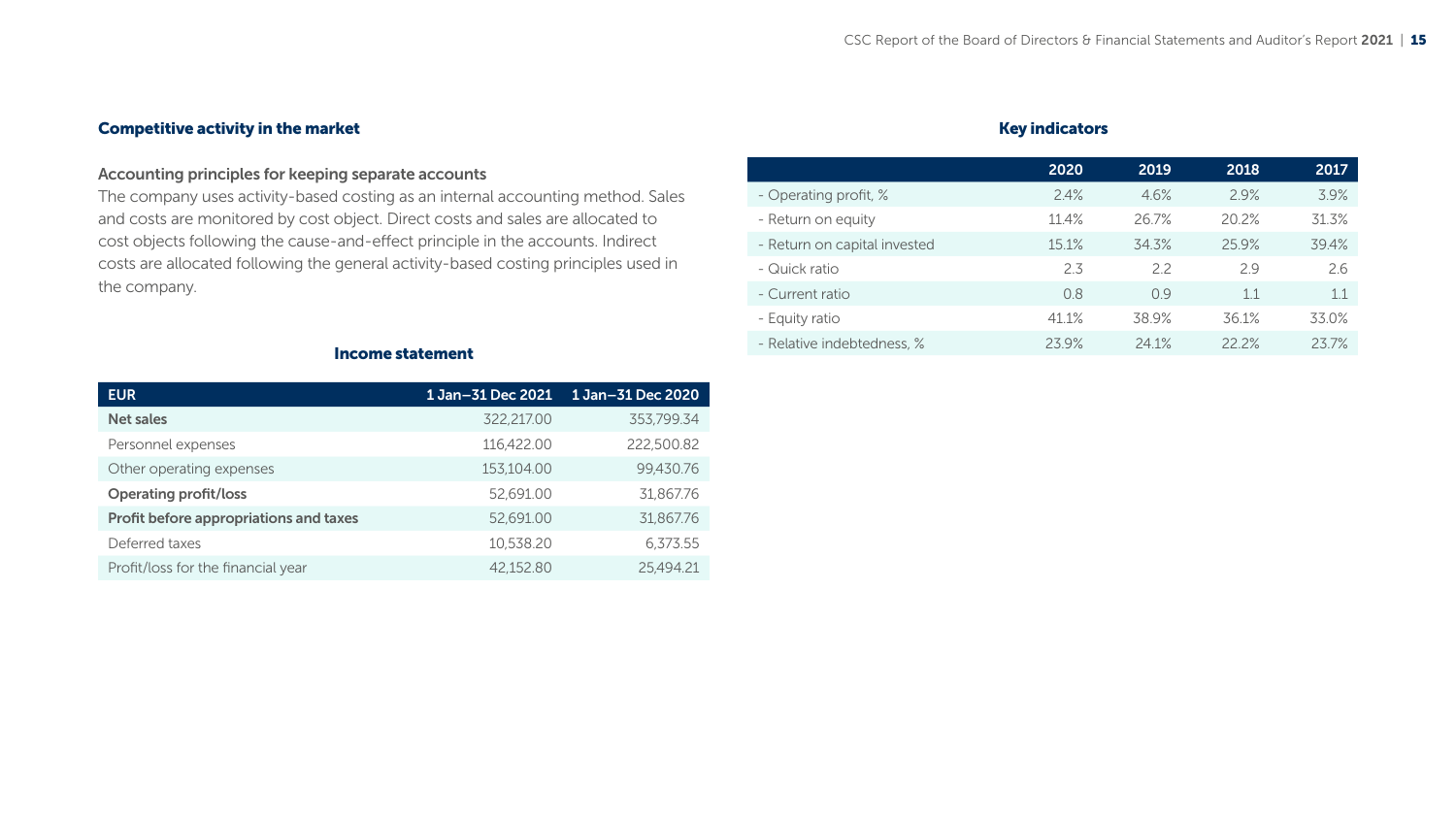# <span id="page-15-0"></span>Signing of financial statement and report

# List of accounting books and types of accounting records for the financial year 1 January–31 December 2021

Helsinki, 4 March 2022

| Jukka Mönkkönen                       | Riitta Autere   | Tua Huomo   |                           |                        | <b>Lists of receipts</b> |           |
|---------------------------------------|-----------------|-------------|---------------------------|------------------------|--------------------------|-----------|
|                                       |                 |             | Cash book                 | Computer lists         | Purchase invoices        | VL        |
| Hannu Kemppainen                      | Petri Myllymäki | Matti Saren | Journal                   | Computer lists         | Purchase orders          | <b>OM</b> |
|                                       |                 |             | General ledger            | Computer lists         | Payment receipts         | КA        |
| Laura Vilkkonen                       | Kimmo Koski     |             | Accounts receivable lists | Computer lists         | Accounting receipts      | <b>KP</b> |
|                                       | <i>CEO</i>      |             | Accounts payable Lists    | Computer lists         | Sales invoices           | ML        |
|                                       |                 |             | Sales invoices            | <b>Paper Documents</b> | Sales orders             | MM.       |
| <b>Auditor's note</b>                 |                 |             | Purchase invoices         | <b>Paper Documents</b> | Memoranda                | <b>MU</b> |
| An auditor's report was issued today. |                 |             | Memoranda                 | <b>Paper Documents</b> | Payroll receipts         | PL        |
| Helsinki, 29 March 2022               |                 |             | Payroll summaries         | Computers lists        | Travel invoices          | <b>TR</b> |
|                                       |                 |             | Payroll receipt           | Computer lists         | Appendices               |           |
| KPMG Oy Ab                            |                 |             | Payment receipts          | <b>Paper Documents</b> | Fixed assets             | КO        |
| <b>Authorized Public Accountants</b>  |                 |             | VAT receipts              | Computer lists         |                          |           |
|                                       |                 |             |                           |                        | Chamana maalka da        |           |

Juha Huuskonen *Authorised Public Accountant (KHT, JHT)*

#### Storage methods

The accounts, materials and supporting documents are stored on CSC's own servers.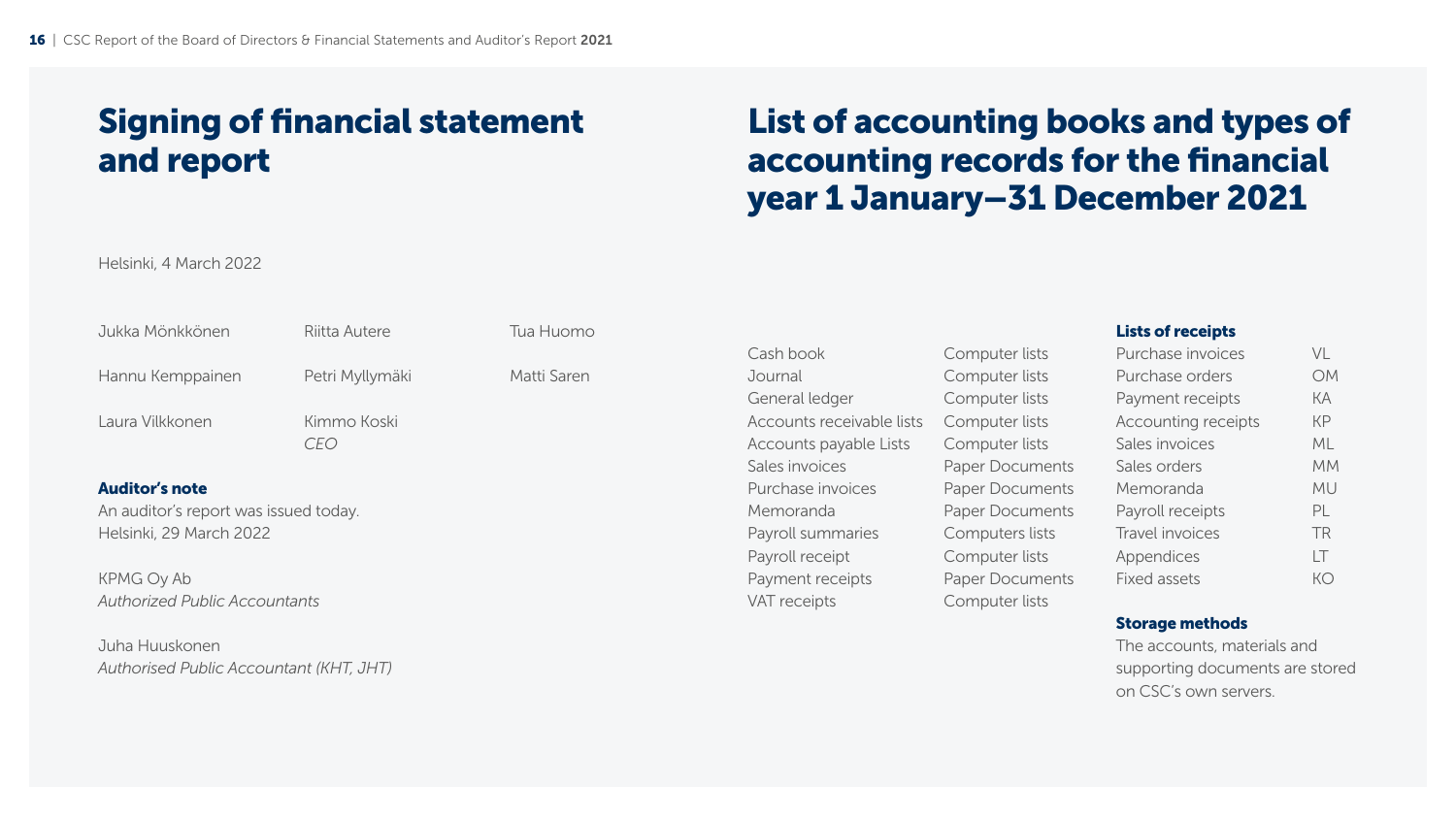# <span id="page-16-0"></span>Auditor's Report

#### To the Annual General Meeting of CSC – IT Center for Science

#### Opinion

We have audited the financial statements of CSC – IT Center for Science Ltd. (Business ID: 0920632-0) for the financial year 1 January – 31 December 2021. The financial statements comprise the balance sheet, income statement, cash flow statement, and notes to the financial statements.

In our opinion, the financial statements give a true and fair view of the company's financial position and performance in accordance with the laws and regulations governing the preparation of financial statements and statutory requirements in Finland.

#### Basis for the opinion

We conducted our audit in accordance with good auditing practice in Finland. Our responsibilities under good auditing practice are further described under Auditor's responsibilities in the audit of financial statements. We are independent of the company in accordance with the ethical requirements that are applicable in Finland and relevant to our audit, and we have fulfilled our other ethical responsibilities in accordance with these requirements. We believe that the audit evidence we have obtained is sufficient and appropriate to provide a basis for our audit opinion.

## Responsibilities of the Board of Directors and Managing Director relating to the financial statements

The Board of Directors and Managing Director are responsible for the preparation of the financial statements which give a true and fair account in accordance with the laws and regulations governing the preparation of financial statements in Finland and comply with statutory requirements. The Board of Directors and Managing Director are also responsible for such internal control as they deem necessary to enable the preparation of financial statements free from material misstatement, whether due to fraud or error.

In preparing the financial statements, the Board of Directors and Managing Director are responsible for assessing the enterprise's ability to continue as a going concern, disclosing, as applicable, matters relating to the going concern and using the going concern basis of accounting. The financial statements are prepared using the going concern basis of accounting unless there is an intention to liquidate the enterprise or cease operations, or there is no realistic alternative but to do so.

#### Auditor's responsibilities in the audit of financial statements

Our objectives are to obtain reasonable assurance on whether the financial statements as a whole are free from material misstatement, whether due to fraud or error, and to issue an auditor's report that includes our opinion. Reasonable assurance is a high level of assurance but not a guarantee that an audit conducted in accordance with good auditing practice will always detect a material misstatement when it exists. Misstatements may arise from fraud or error and are considered material if, individually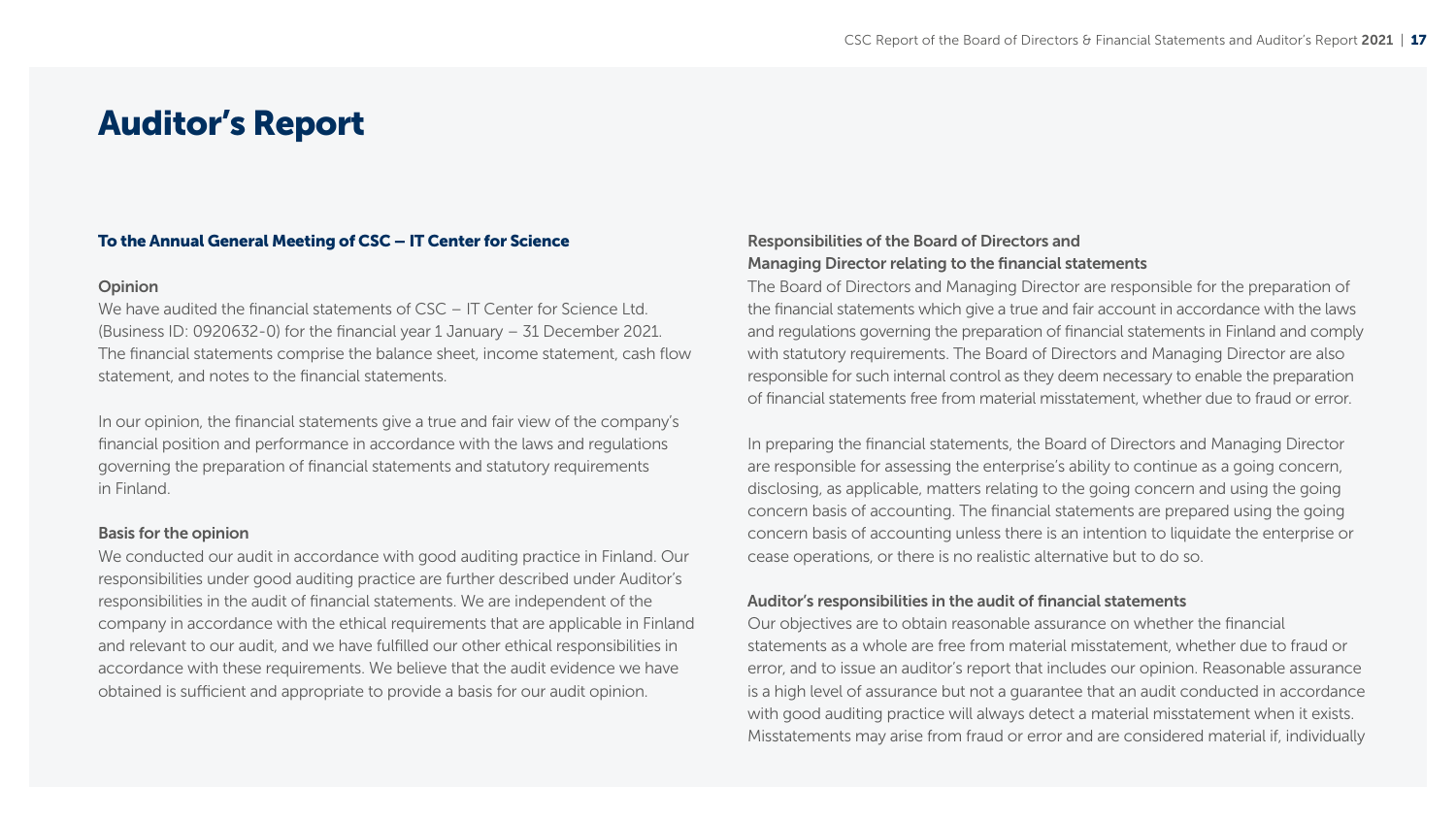or in the aggregate, they could reasonably be expected to influence the economic decisions of users taken on the basis of the financial statements.

As part of an audit in accordance with good auditing practice, we exercise professional judgement and maintain professional scepticism throughout the audit. In addition:

- We identify and assess the risks of material misstatement of the financial statements, whether due to fraud or error, design and perform audit procedures responsive to those risks, and obtain audit evidence that is sufficient and appropriate to provide a basis for our opinion. The risk of not detecting a material misstatement resulting from fraud is higher than for one resulting from error, as fraud may involve collusion, forgery, intentional omissions, misrepresentations, or the override of internal control.
- We obtain an understanding of internal control relevant to the audit in order to design audit procedures that are appropriate in the circumstances, but not for the purpose of expressing an opinion on the effectiveness of the enterprise's internal control.
- We evaluate the appropriateness of accounting policies used and the reasonableness of accounting estimates and related disclosures made by management.
- We arrive at conclusions on the appropriateness of the Board of Directors' and the Managing Director's use of the going concern basis of accounting and, based on the audit evidence obtained, on whether a material uncertainty exists related to events or conditions that may cast significant doubt on the ability of the parent enterprise or the group to continue as a going concern. If we conclude that a material uncertainty exists, we are required to draw attention in our auditor's report to the related disclosures in the financial statements or, if such disclosures are inadequate, to modify our opinion. Our conclusions are based on the audit evidence obtained up to the date of our auditor's report. However, future events or conditions may cause the parent enterprise or the group to cease to continue as a going concern.
- We evaluate the overall presentation, structure, and content of the financial statements, including the disclosures, and whether the financial statements represent the underlying transactions and events in such a manner that the financial statements give a true and fair view.

We communicate with those charged with governance regarding, among other matters, the planned scope and timing of the audit and significant audit findings, including any significant deficiencies in internal control that we identify during our audit.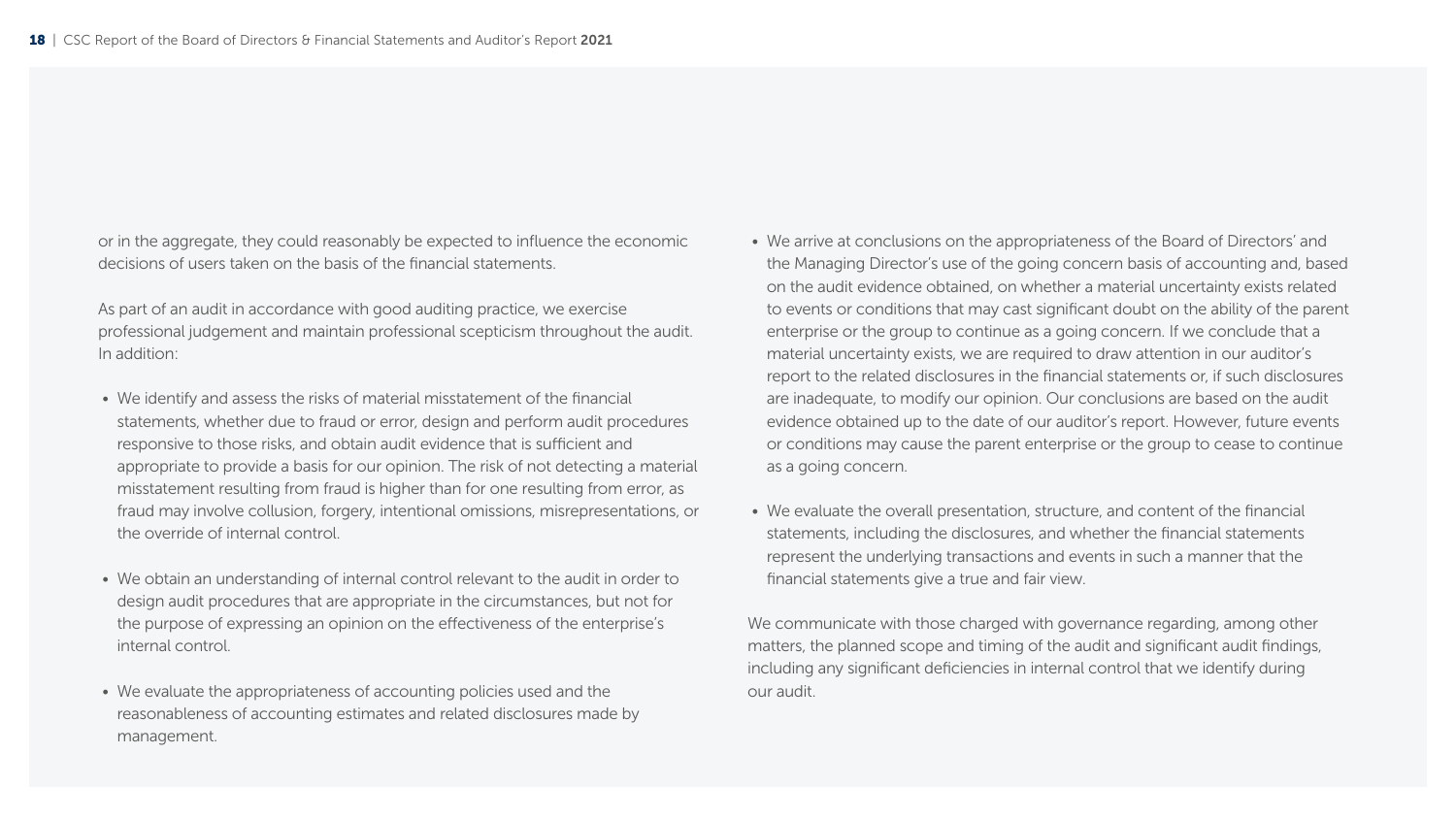#### Other reporting obligations

#### Other information

The Board of Directors and Managing Director are responsible for other information. Other information comprises information included in the Board of Directors Report. Our opinion on the financial statements does not cover other information.

In connection with our audit of the financial statements, it is our responsibility to read the other information included in the Board of Directors' report and, in doing so, consider whether such other information is materially inconsistent with the financial statements or our knowledge obtained in the audit, or otherwise appears to be materially misstated. Our responsibility also includes considering whether the Board of Directors' report has been prepared in accordance with the applicable laws and regulations.

In our opinion, the information in the Board of Directors' report is consistent with the information in the financial statements and the report has been prepared in accordance with the applicable laws and regulations. If, based on the work we have performed, we conclude that there is a material misstatement in the information included in the Board of Directors' report, we are required to report that fact. We have nothing to report in this regard.

Helsinki 29 March 2022

#### KPMG OY AB

Juha Huuskonen *Authorised Public Accountant (KHT, JHT)*